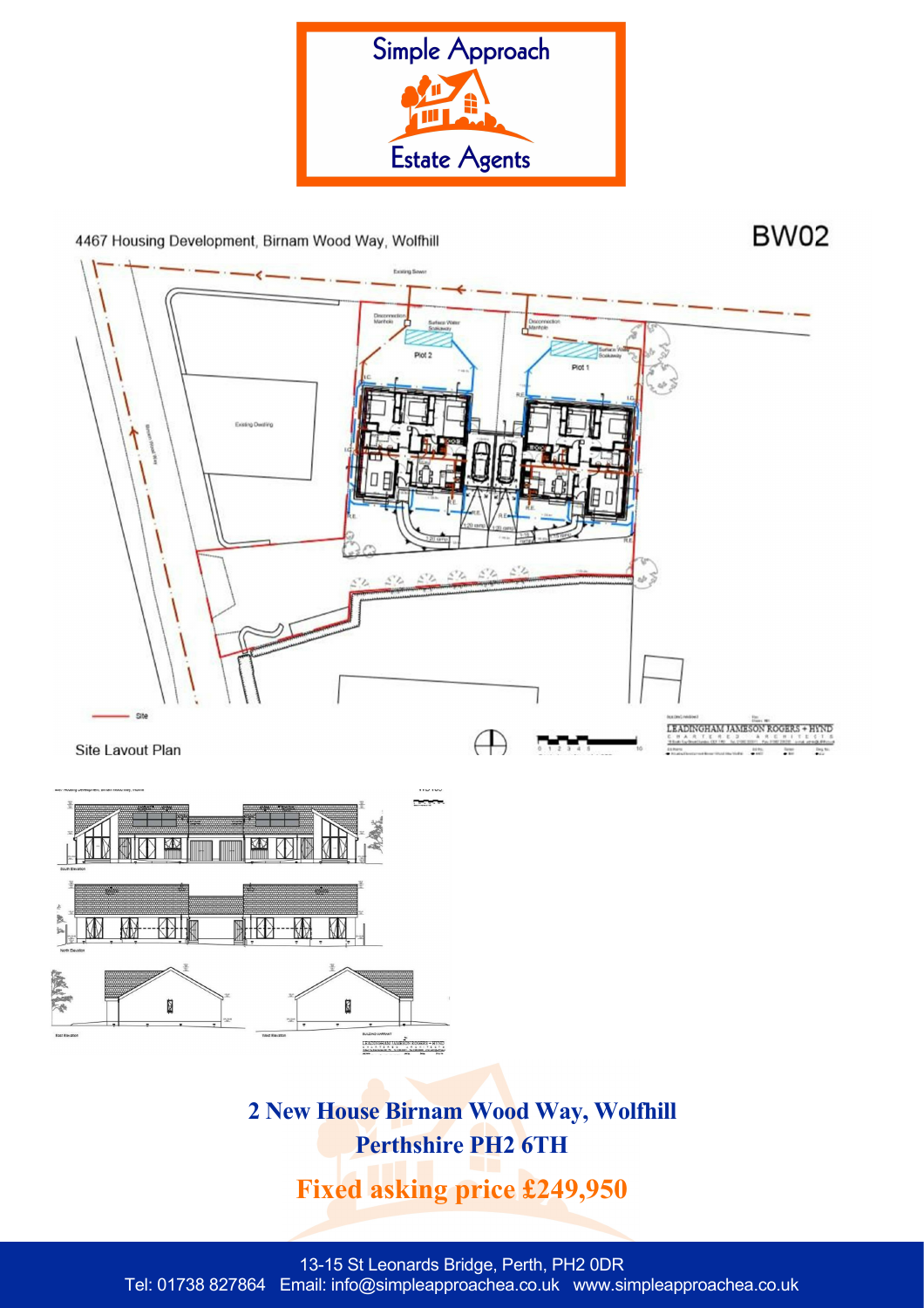\*\*\*STAMP DUTY PAID\*\*\*- The building work has now commenced with full planning permission in place.

Simple Approach are delighted to welcome to the market this absolutely outstanding link-detached bungalow on Birnam Wood Way to the Perthshire market. Set in the heart of the beautiful hamlet of Wolfhill between Blairgowrie and Perth without compromising locality to amenities found close to hand in either direction. This stunning property is to be of the highest quality once construction is complete in the coming weeks and as this family home has been designed and constructed by an independent builder, potential buyers are offered the very unique opportunity to purchase a new build bungalow with the added benefit of being able to decide on the interiors if reserved early, including the potential for a bespoke dining kitchen, hardwood doors, bathroom furniture and overall internal decoration. This particular area has been in high demand in recent years due to its idyllic semi-rural village setting and boasts a lovely mix of family homes all of different styles, sizes and construction with excellent kerb appeal from the outset.

## **Enquire**

En fepulable builder base onstructed a europp of independent regaller development a tero with the spillar dwith regulation and is way. and finishings fitted throughout each one. McKenzie-Burke Homes Ltds have taken great care in the construction of this link-detached property and attention to detail is apparent from start to finish with exquisitely-designed accommodation on the inside and attractive stonework externally. We encourage all potential purchasers to research previous properties built by McKenzie-Burke Homes to appreciate the high standard of home that is due to be on offer. drawings made available on this listing. For further Edinburgh. development is set to be popular. The property is currently under construction with full plans and architects information or for a more detailed descripion of the completed item please call the Simple Approach Office and arrangements can be made for you to visit the site and potentially meet with the builder to discuss next steps.

## **Location**

The small village of Wolfhill is based just 10 minutes outside the City of Perth and 10 minutes from the smaller Town of Blairgowrie, where a host of amenities can be found such as High Street shops and reputable schooling. A collection of houses all of different sizes, ages and construction nestle beautifully within the immediate area, creating a small community of its own.

For the commuter, the major Cities of Dundee & Perth are the motorway links towards larger Cities for those requiring easy access to Inverness, Aberdeen and

## **01738 827864**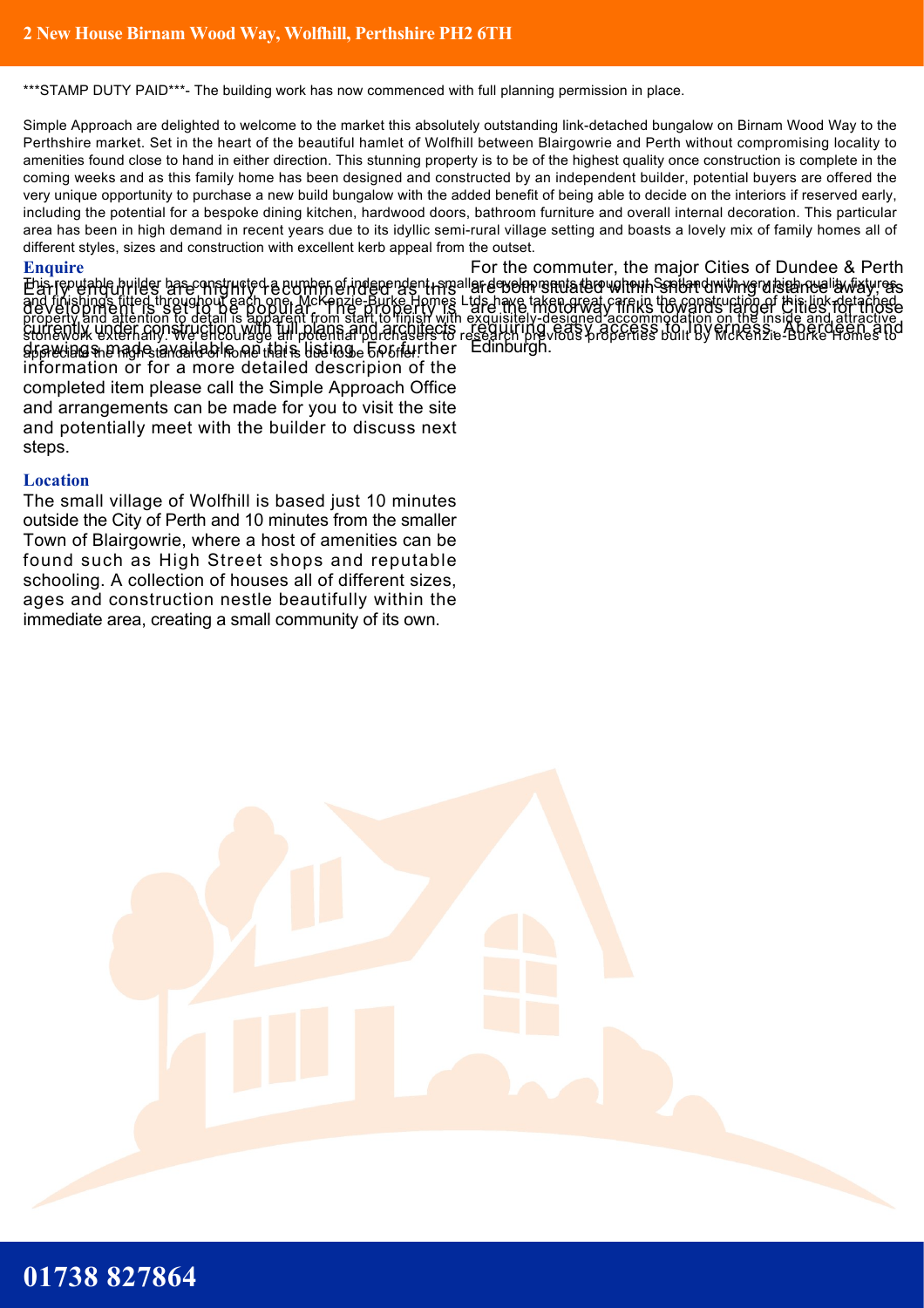

- 
- 
- 
- Beautifully Presented Link-Detached Bungalow LPG Central Heating & UPBV Double Glazing Opportunity to Select Own Fixtures & Finishings
	-
- STAMP DUTY PAID BUILDING WORK NOW COMMENCED
- 
- New Build Property Sold Off Plan Picturesque Countryside Location Private Attached Garage & Monobloc Driveway